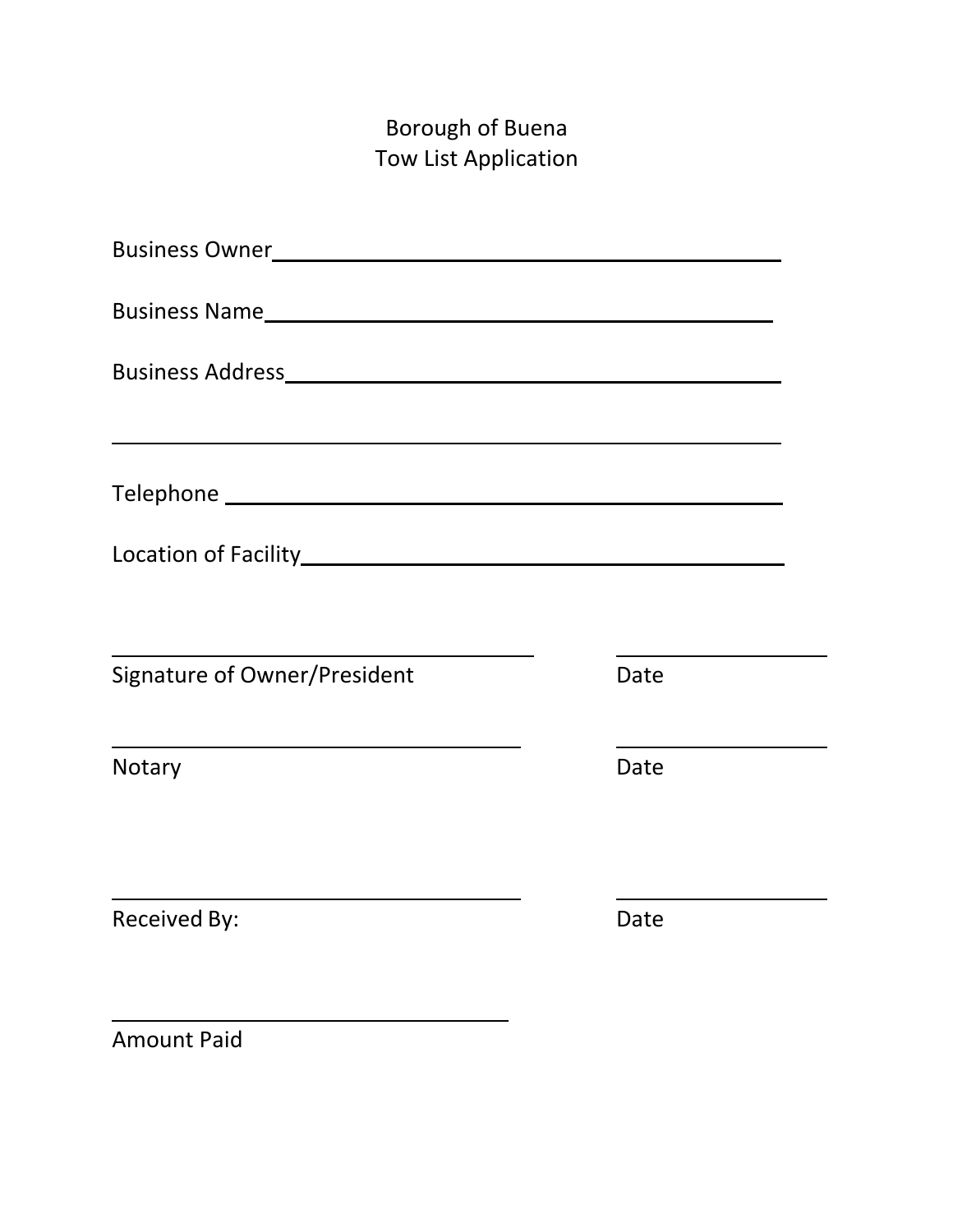Please provide on a separate sheet:

1. Every type, condition and design of tow vehicles and equipment available for service.

2. Communication availability, including cell phone and radio communications, and the location and availability of the dispatch center.

3. Name, address, and driver's license number of each driver or operator of the tow vehicles along with current driver's abstract showing that they are in good standing.

4. Proof that each vehicle is duly registered and inspected by DMV as a tow vehicle.

5. Letter from towing owner granting permission to the Township of Franklin Police Department to conduct inspection of applicant, vehicle, equipment and storage facility for the purpose of determining compliance.

6. Documentation evidencing that a criminal background check was conducted on each driver or operator of tow vehicles performed not more than twelve (12) months preceding license period. Background checks must be conducted every 12 months and supplied to Police Chief.

7. A plot plan of the tow operators' premises. A plot plan shall consists of the following:

(a) be drawn neatly and to scale;

(b) indicate the entire lot for which the application is being made;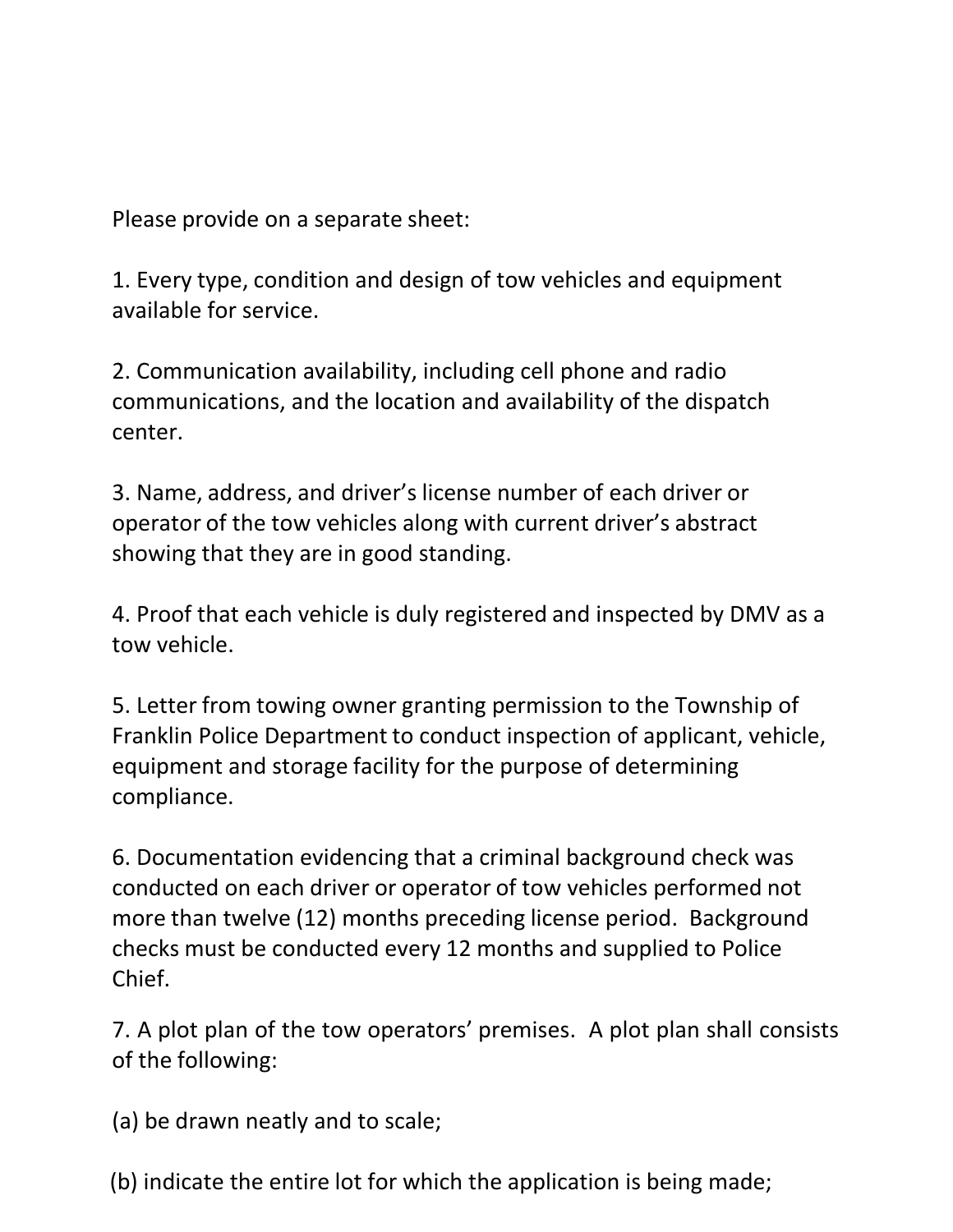(c) contain a symbol indicating the direction north;

(d) indicate the name of all streets and ways upon which the lot is located, street addresses and the location and type of existing and proposed street fixtures such as utility poles, street lights, traffic signs and signals;

 (e) indicate the name of the nearest intersecting street and the distance from the facility to the intersecting street;

 (f) indicate, with dimensions, all parking and storage areas with measurements of distance from buildings and property lines, as well as indicating where fencing is located for the security and safety of stored vehicles;

 (g) indication of all driveways, curb cuts and any easements on the property;

 (h) indicate the lot and block number of the subject property and all adjacent properties and

(i) contain a key map of the area.

 (j) If there are any modifications intended to be made to the plot plan, said modification and change must be submitted, and to the extent required by New Jersey Municipal Land Use Law, approved through the appropriate action of the Buena Borough Planning Board or Zoning Board of Adjustment.

8. In order to be included on the Buena Borough Police Tow List, a towing operator shall submit proof of insurance to the Director of the Department of Licenses and Inspections and a copy thereof to the Township of Franklin Police Department each year on or before April 1 that its towing facility is insured by a reputable insurance company licensed to do business in the State of New Jersey with a standard general liability insurance policy designed to cover garage operations.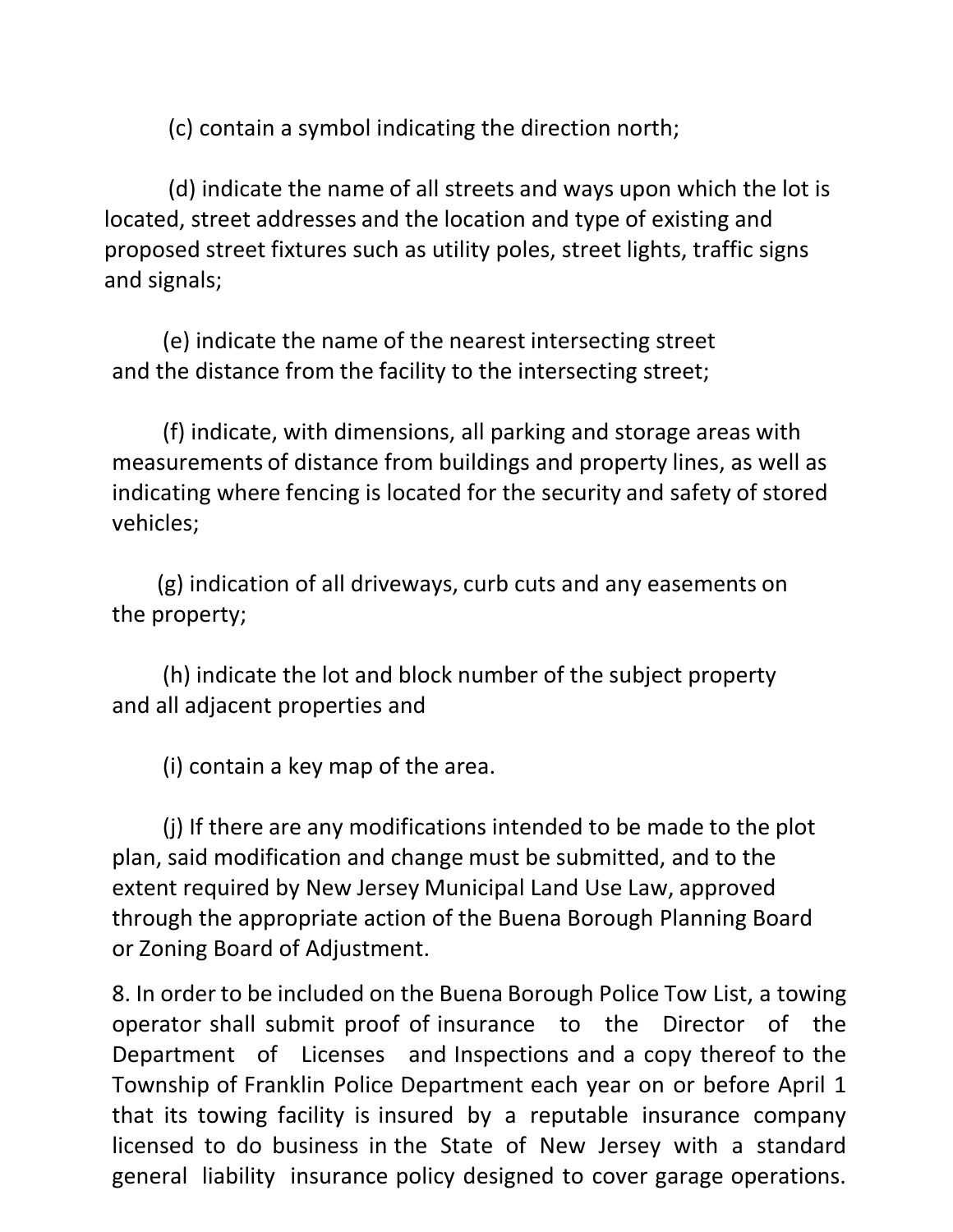Said insurance policy shall provide for minimum monetary limits for any single occurrence as follows:

a) Automobile liability in an amount not less than \$750,000 for light and medium tow trucks and \$1,000,000 for heavy-duty trucks.

(b) Workers' compensation as required by statute.

(c) Garage keepers' legal liability in an amount not less than \$100,000 per location.

(d) Garage liability, including cargo insurance, in an amount not less than \$500,000 combined single limit.

(e) A certificate of insurance naming the Borough of Buena as a certified holder for a one-year term with a thirty-day notice of cancellation.

A. The insurance company must be an approved carrier licensed to do business in the State of New Jersey. The aforesaid insurance policy shall also be written as to include coverage for the property owned by others which is in the care, custody or control of the licensed towing operator, including the perils of transportation for any motor vehicle in the possession or control of the towing operator. The garage keepers' legal liability shall include comprehensive and collision coverage. Said insurance policy shall provide that the insurance company will pay on behalf of the Borough for any and all claims against the Borough resulting from the operations of the towing operator including any and all attorney fees.

B. The insurance coverage shall provide that the insurance policy may not be canceled or materially changed without 30 days' prior written notice to the Department of Licenses and Inspections and the Chief of Police of the Township of Franklin Police Department.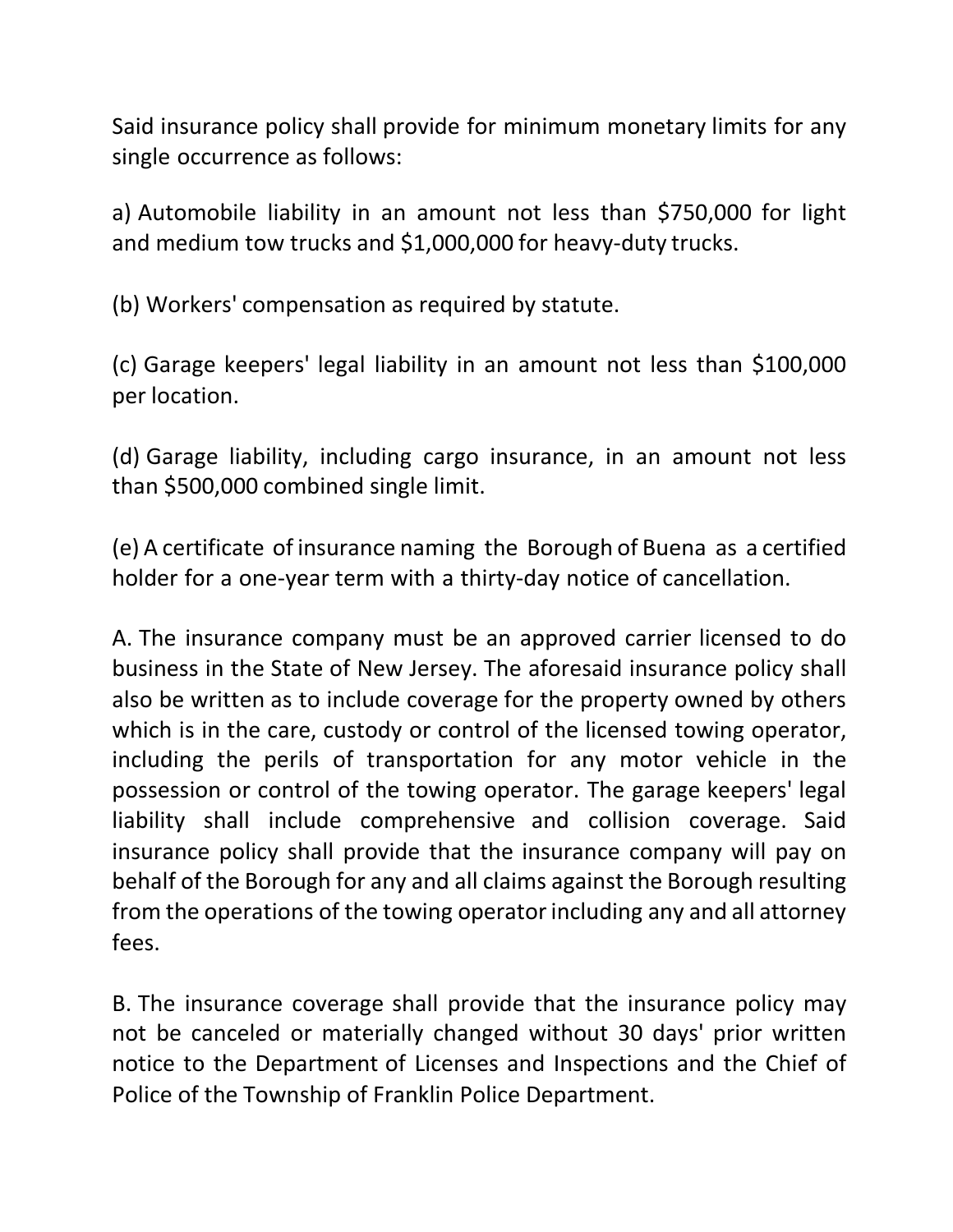C. The towing operator shall agree in writing to assume the defense of and indemnify and hold harmless the Borough, its elected officials, boards, commissions, officers, employees and agents, from all suits, actions, damages or claims to which the Borough may be subjected, of any kind and nature whatsoever, resulting from, caused by, arising out of or as a consequence of the provision of towing, storage and/or emergency services provided by the towing operator pursuant to this Chapter. Tow operators shall enter into a hold-harmless agreement in a form to be approved by the Borough Solicitor prior to being included on the towing list.

An application shall not be deemed complete until:

(a) A letter of good conduct from the Chief of Police of the Township of Franklin verifying that the towing operator has:

(b) Provided proof of a current and valid driver's license for each driver or operator.

(c) A letter of compliance from the Zoning Official for the facilities of the tow operator's base of service, dispatch and/or storage area that such facilities are not in violation of applicable land use ordinances. This also applies to any tow facility not within the Borough of Buena.

(d) A letter of compliance from the Zoning Official or such other official as applicable representing the municipality having jurisdiction over the property of the tow operator that such property is not in violation of applicable property maintenance and health codes. This compliance letter shall include the dispatch facility and storage facility if not one and the same.

(e) All municipal taxes paid in full.